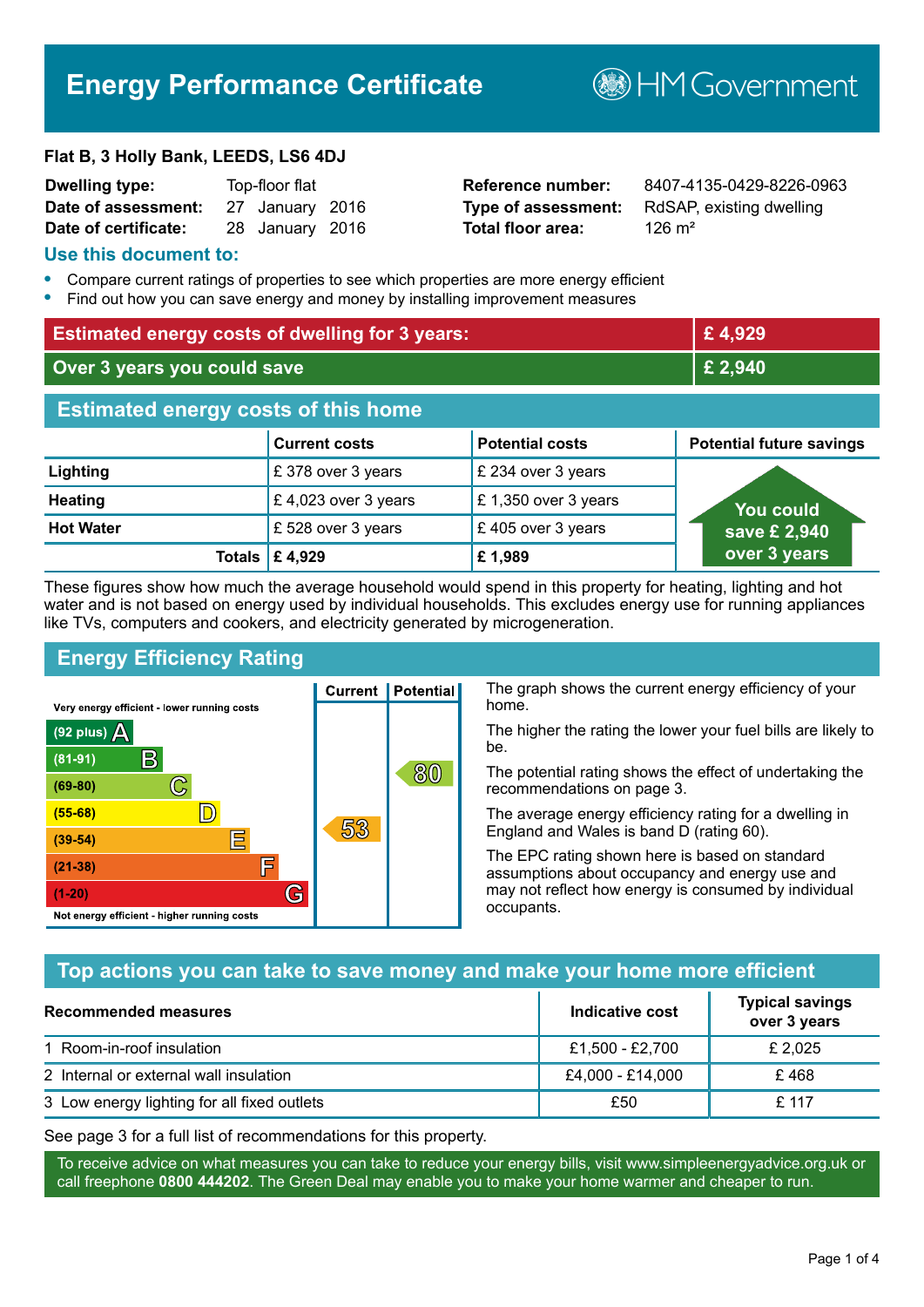**Energy Performance Certificate**

# **Summary of this home's energy performance related features**

| <b>Element</b>        | <b>Description</b>                                        | <b>Energy Efficiency</b> |
|-----------------------|-----------------------------------------------------------|--------------------------|
| Walls                 | Sandstone or limestone, as built, no insulation (assumed) | ★★☆☆☆                    |
| Roof                  | Roof room(s), no insulation (assumed)                     | *****                    |
| Floor                 | (another dwelling below)                                  |                          |
| Windows               | Fully double glazed                                       | ★★★☆☆                    |
| Main heating          | Boiler and radiators, mains gas                           | ★★★★☆                    |
| Main heating controls | Programmer, room thermostat and TRVs                      | ★★★★☆                    |
| Secondary heating     | None                                                      |                          |
| Hot water             | From main system                                          | ★★★★☆                    |
| Lighting              | Low energy lighting in 38% of fixed outlets               | ★★★☆☆                    |

Current primary energy use per square metre of floor area: 338 kWh/m² per year

The assessment does not take into consideration the physical condition of any element. 'Assumed' means that the insulation could not be inspected and an assumption has been made in the methodology based on age and type of construction.

See addendum on the last page relating to items in the table above.

#### **Low and zero carbon energy sources**

Low and zero carbon energy sources are sources of energy that release either very little or no carbon dioxide into the atmosphere when they are used. Installing these sources may help reduce energy bills as well as cutting carbon. There are none provided for this home.

# **Your home's heat demand**

For most homes, the vast majority of energy costs derive from heating the home. Where applicable, this table shows the energy that could be saved in this property by insulating the loft and walls, based on typical energy use (shown within brackets as it is a reduction in energy use).

| <b>Heat demand</b>           | <b>Existing dwelling</b> | Impact of loft<br>insulation | Impact of cavity<br>wall insulation | Impact of solid<br>wall insulation |
|------------------------------|--------------------------|------------------------------|-------------------------------------|------------------------------------|
| Space heating (kWh per year) | 21,022                   | (606)                        | N/A                                 | (2,032)                            |
| Water heating (kWh per year) | 2,861                    |                              |                                     |                                    |

You could receive Renewable Heat Incentive (RHI) payments and help reduce carbon emissions by replacing your existing heating system with one that generates renewable heat, subject to meeting minimum energy efficiency requirements. The estimated energy required for space and water heating will form the basis of the payments. For more information, search for the domestic RHI on the www.gov.uk website.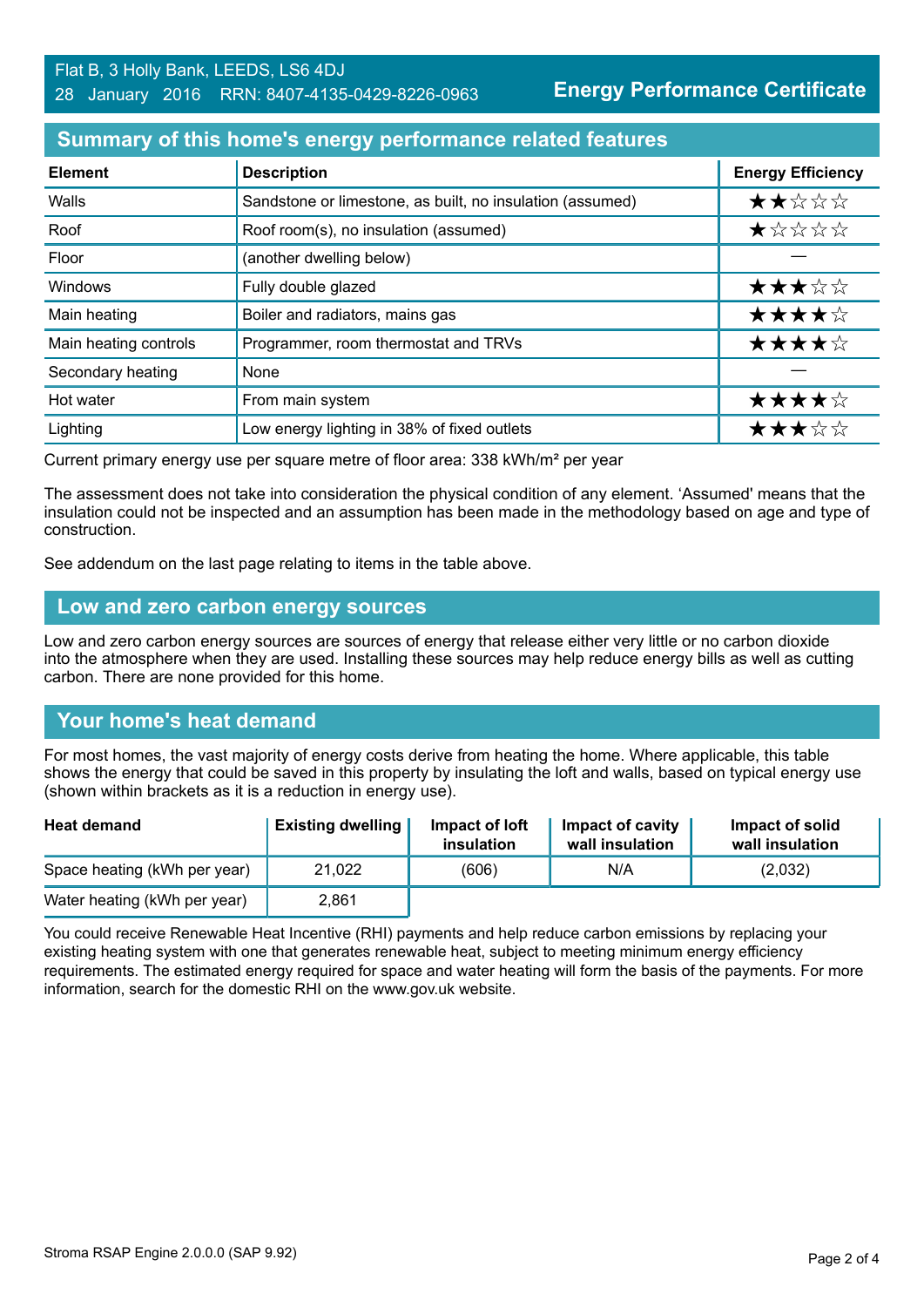#### Flat B, 3 Holly Bank, LEEDS, LS6 4DJ 28 January 2016 RRN: 8407-4135-0429-8226-0963

# **Recommendations**

The measures below will improve the energy performance of your dwelling. The performance ratings after improvements listed below are cumulative; that is, they assume the improvements have been installed in the order that they appear in the table. To receive advice on what measures you can take to reduce your energy bills, visit www.simpleenergyadvice.org.uk or call freephone 0800 444202. Before installing measures, you should make sure you have secured the appropriate permissions, where necessary. Such permissions might include permission from your landlord (if you are a tenant) or approval under Building Regulations for certain types of work.

| <b>Recommended measures</b>               | Indicative cost  | <b>Typical savings</b><br>per year | <b>Rating after</b><br>improvement |
|-------------------------------------------|------------------|------------------------------------|------------------------------------|
| Room-in-roof insulation                   | £1,500 - £2,700  | £675                               | C72                                |
| Internal or external wall insulation      | £4,000 - £14,000 | £156                               | C76                                |
| Low energy lighting for all fixed outlets | £50              | £ 39                               | C77                                |
| Replace boiler with new condensing boiler | £2,200 - £3,000  | £ 109                              | ${\tt C80}$                        |

# **Alternative measures**

There are alternative measures below which you could also consider for your home.

- **•** Biomass boiler (Exempted Appliance if in Smoke Control Area)
- **•** Air or ground source heat pump
- **•** Micro CHP

# **Financial Support and the Green Deal**

Green Deal Finance allows you to pay for some of the cost of your improvements in instalments under a Green Deal Plan (note that this is a credit agreement, but with instalments being added to the electricity bill for the property). The availability of a Green Deal Plan will depend upon your financial circumstances. There is a limit to how much Green Deal Finance can be used, which is determined by how much energy the improvements are estimated to **save** for a 'typical household'.

You may also be able to obtain support towards repairs or replacements of heating systems and/or basic insulation measures under the ECO scheme, provided that you are in receipt of qualifying benefits or tax credits. To learn more about this scheme and the rules about eligibility, visit www.simpleenergyadvice.org.uk or call freephone **0800 444202** for England and Wales.